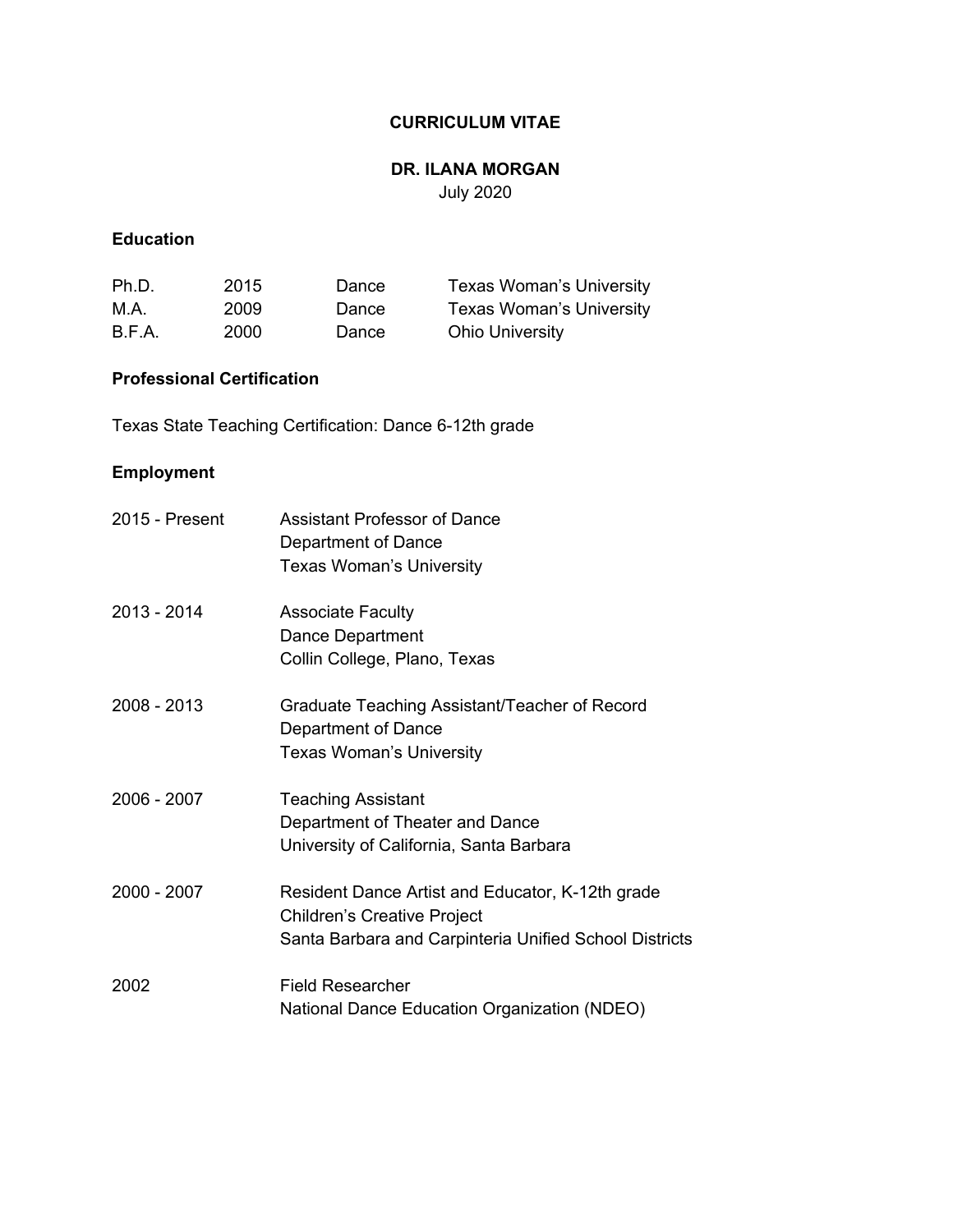# **Academic Leadership**

- 2017- Present Coordinator M.A. in Dance Program M.A. in Dance with a Concentration in Education Program Department of Dance Texas Woman's University 2015 - Present Coordinator
- B.A. in Dance with Education Minor/Teaching Certification Program Department of Dance Texas Woman's University

# **TEACHING**

# **Courses Taught at TWU**

#### *Graduate Courses*

| <b>DNCE 6983</b> | Dissertation I                                          |
|------------------|---------------------------------------------------------|
| <b>DNCE 6113</b> | Seminar: Current Trends in Dance Education and Research |
| <b>DNCE 5981</b> | <b>Professional Portfolio</b>                           |
| <b>DNCE 5973</b> | <b>Professional Paper</b>                               |
| <b>EDUC 5936</b> | Professional Internship                                 |
| <b>DNCE 5913</b> | <b>Professional Project</b>                             |
| <b>EDUC 5926</b> | <b>Professional Practicum</b>                           |
| <b>DNCE 5433</b> | Contemporary Contexts in Dance                          |
| <b>DNCE 5233</b> | Workshop in Dance                                       |
| <b>DNCE 5101</b> | Dance Performance                                       |
| <b>DNCE 5023</b> | Academic Writing and Research                           |

*Undergraduate Courses*

| <b>DNCE 4393</b> | Contemporary Issues in Dance                     |
|------------------|--------------------------------------------------|
| <b>DNCE 4383</b> | Performing Arts in American Pop Culture (online) |
| <b>DNCE 4243</b> | Form and Meaning in Children's Dance             |
| <b>DNCE 4133</b> | Dance Production                                 |
| <b>DNCE 4123</b> | Dance and Public Practice                        |
| <b>EDUC 4006</b> | <b>Professional Practicum</b>                    |
| <b>DNCE 3813</b> | Theories of Teaching                             |
| <b>DNCE 3393</b> | <b>History of Dance</b>                          |
| <b>DNCE 3383</b> | Gendered Images in Dance Performance (online)    |
| <b>DNCE 3143</b> | World Dance Forms (online)                       |
| <b>DNCE 2143</b> | Dance and Globalization, Honors                  |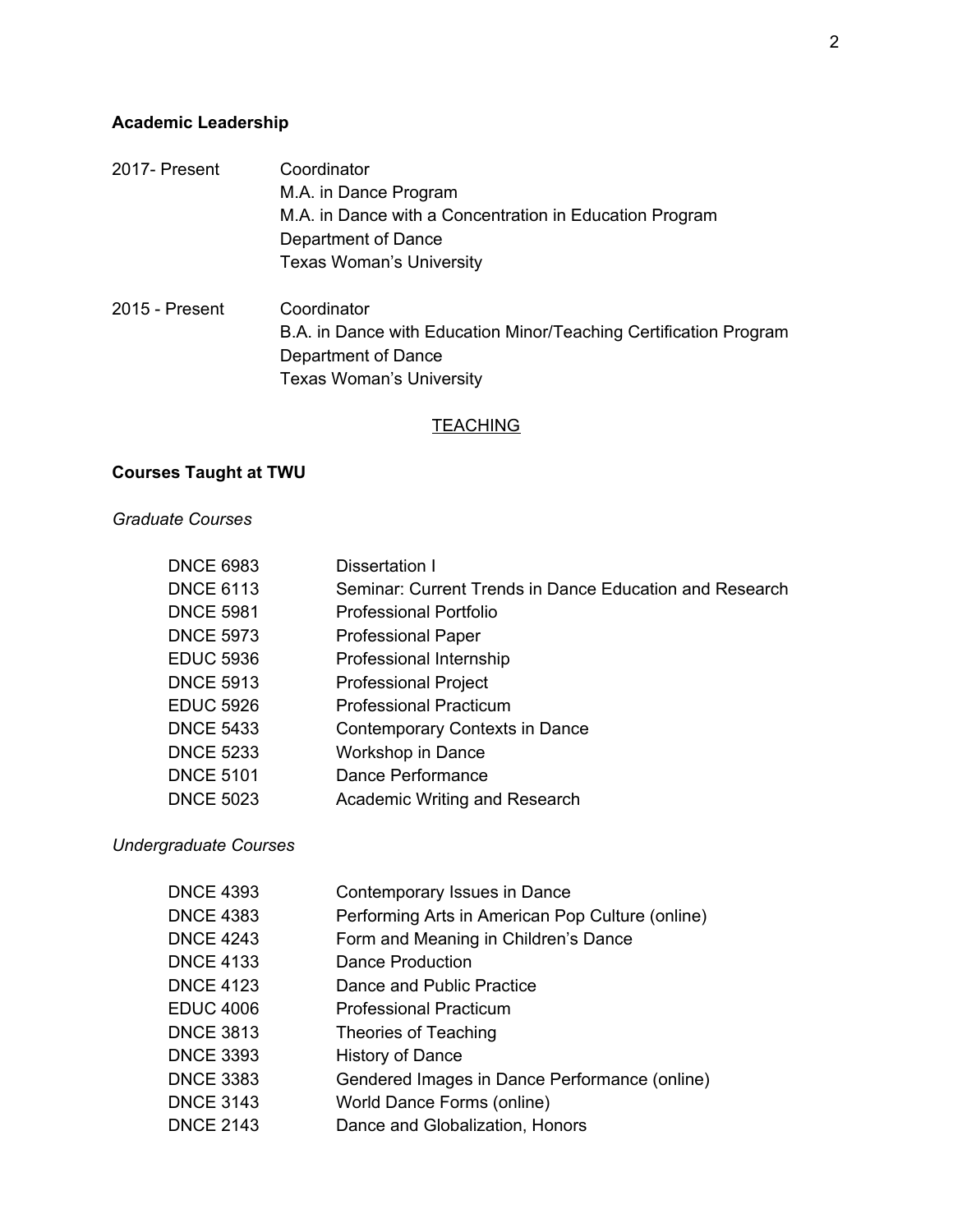#### **Mentoring**

- Each Semester Mentor and Supervise on average 5.5 Clinical Student Teachers at the Graduate and Undergraduate level per semester. Mentoring and Supervisory responsibilities include at least four on-site school observations in the DFW area and four peer group mentoring seminars on the TWU campus.
- Fall 2016 Present Mentor and Advisor to TWU's Department of Dance chapter of National Honors Society of Dance Arts (NHSDA). Worked with graduate dance students to establish this chapter in Fall 2016.
- Spring 2020 Mentored two graduate students in their submission and preparation to present at the National Dance Education Organization (NDEO) Conference, October 2020, online.
- Fall 2017 Mentored three graduate students in their submission and preparation to present at the National Dance Education Organization (NDEO) Conference, 10-14 November 2017, San Antonio, TX.
- Spring 2017 Mentored an undergraduate dance student in her preparation to present on the topic of math and dance education in the elementary classroom at the Texas Alliance of Black School Educators (TABSE) conference.

#### **Doctoral Dissertation Committees**

### *Committee Chair*

Gadlin, Kim. *Employability Practices: A Multiple Case Study of Tertiary Dance Departments*. (in process)

#### *Committee Member*

Ayi, Beatrice. *Challenges Challenges to Teaching Traditional Ghanaian Dance Forms in Non-Traditional Academic Contexts in Accra, Ghana: Policy, Training and Implementation.* (2017)

Morgan, Emily. *Community-based Dance Pedagogy. (in process)*

Perkins, Heather. *The Impact of Dance Education on Girls of Color.* University of Houston. (in process)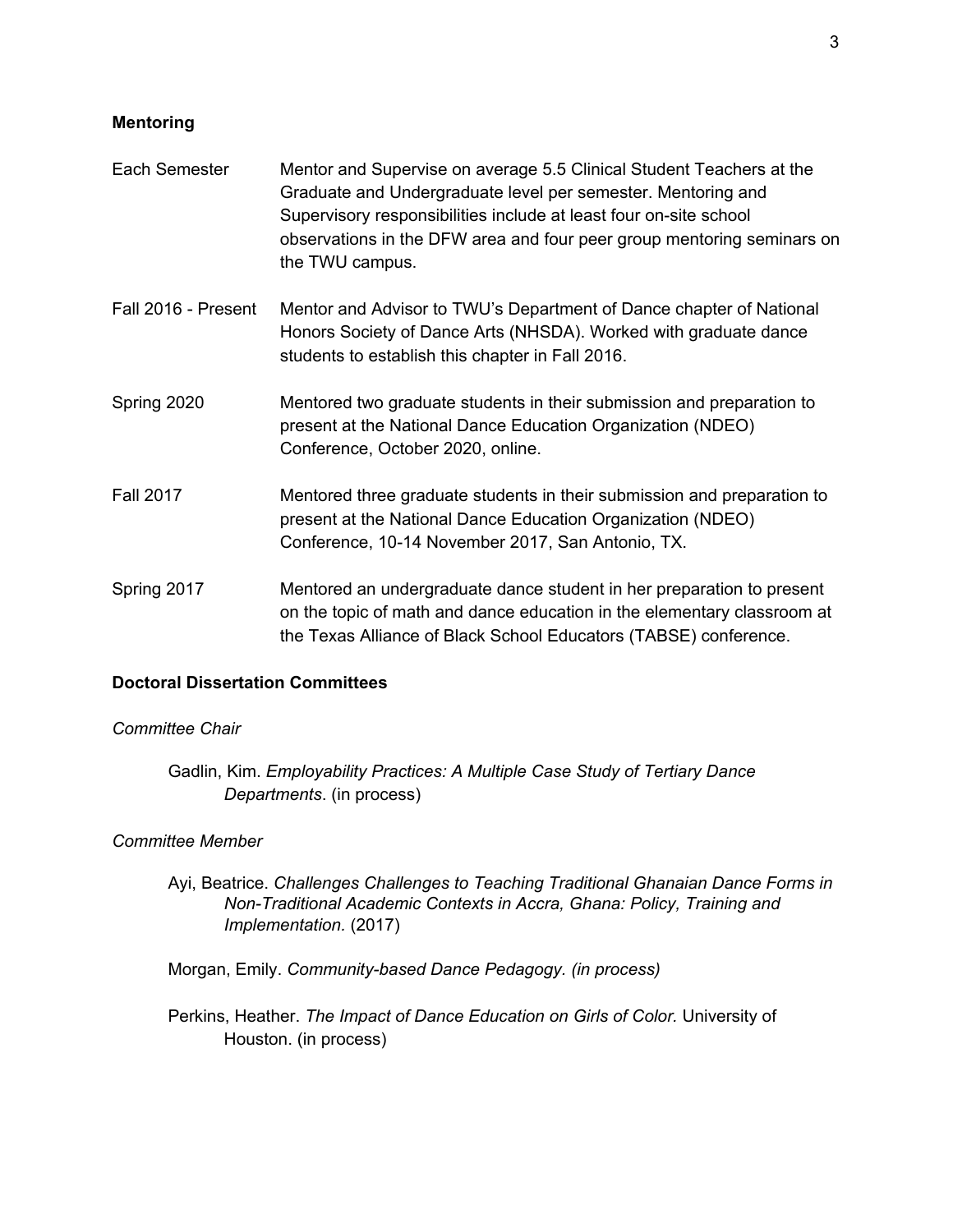#### **Master's Professional Portfolio/Papers**

#### *Committee Chair*

- Chenard, Charque. *Student Professionalism in the Middle School Dance Classroom.* (2020)
- Crockett, Hope. *Teacher Practices for the High School Dance Classroom to Promote the Development of Self-Directed Learners.* (in process)
- Dutton, Emma. *Masters of Arts in Teaching: Professional Portfolio and Presentation.* (2016)
- Hart, Molly. *Explore, Create, Move: A Choreography Unit for the Use of Collaborative Dance Making Strategies in a High School Dance Class.* (2020)
- Kennedy, Tracey. *Masters of Arts in Teaching: Professional Portfolio and Presentation.* (2017)
- Olivares, Jaqueline. *Perceptions of Teacher Stress and Burnout in Relation to Perceived Individual Teaching Stress.* (2020)
- Patikas, Brittney. *A Choreographic Unit Teaching Relationship Skills for Middle Schoolers.* (in process)
- Toland, Alyssa. *Jazz Dance Somatic Teaching Practices for Use in a Studio Setting with Teen Dancers*. (2020)
- Wachsman, Brittany. *Enhancing Teaching Strategies in Conscious Discipline for Early Childhood Students with Autism Spectrum Disorder from a Creative Movement Perspective.* (2020)
- White, Neosha. *Coaching Strategies for Directing the High School Drill Team: Developing Performance Presence and Dynamic Movement Qualities.* (2020)

#### *Committee Member*

Hayward, Lindsay. *Re-Staging of Petrichor: A Play.* (in process)

Miller, Danielle. *Considerations for After-School Dance Programming in Minority Communities.* (2020)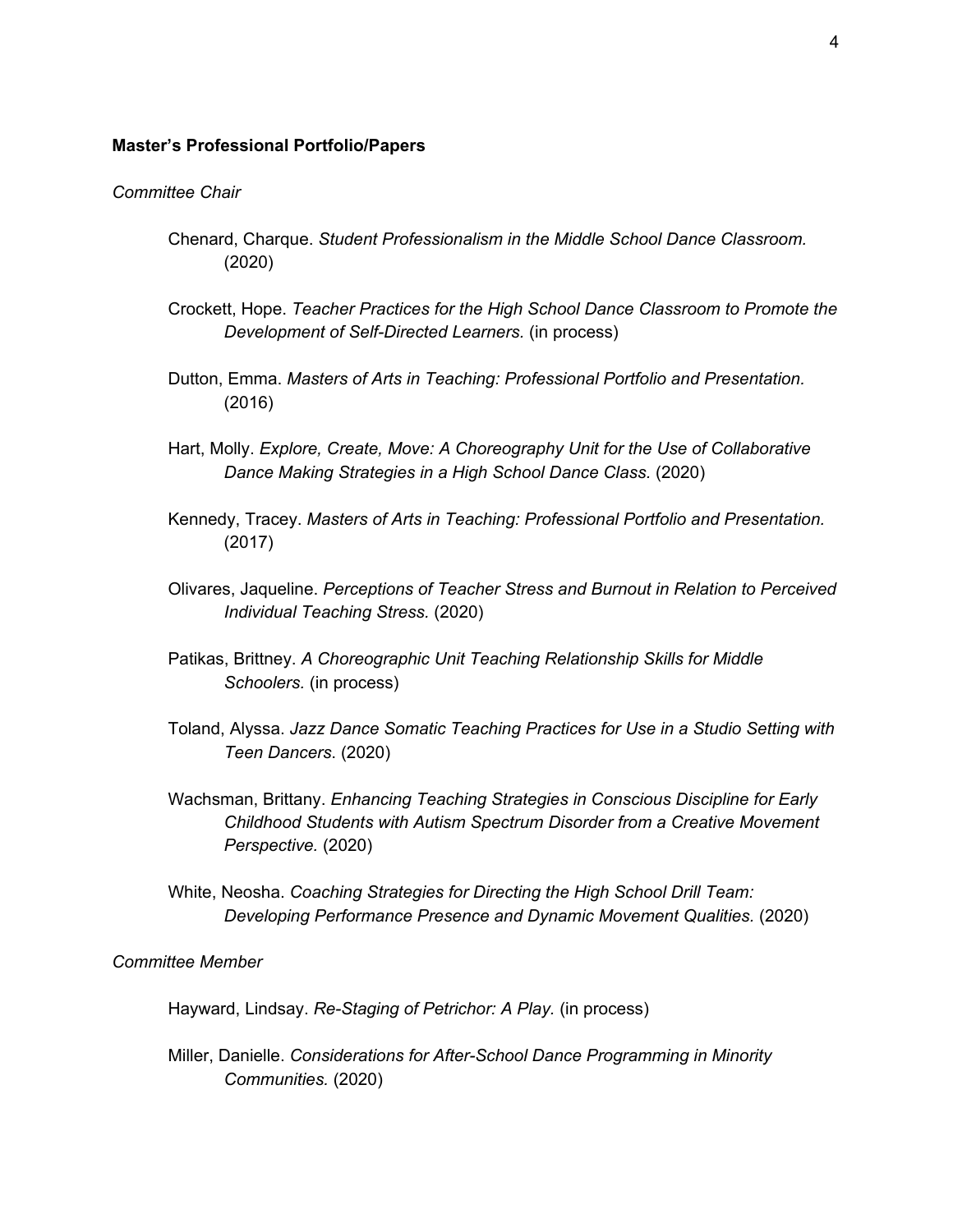Seeley, Holly. *Teaching Dance Online.* (2018)

Wyatt, Ashton. *Investigating the Signature Attributes of Dance Lighting: Lucy Carter, Beverly Emmons, and Jennifer Tipton.* (2020)

# **BIBLIOGRAPHY**

Breeding, Lucinda. "TWU Theater Invents Play to Dive Deep into 'Loss.'" *Denton Record Chronicle,* 20 Nov 2019,

[https://dentonrc.com/entertainment/denton\\_time/twu-theater-invents-play-to-dive-deep-into-loss/](https://dentonrc.com/entertainment/denton_time/twu-theater-invents-play-to-dive-deep-into-loss/article_72fee243-4b70-50c7-89ff-67b33affbd93.html) [article\\_72fee243-4b70-50c7-89ff-67b33affbd93.html.](https://dentonrc.com/entertainment/denton_time/twu-theater-invents-play-to-dive-deep-into-loss/article_72fee243-4b70-50c7-89ff-67b33affbd93.html)

Caldwell, Rachel. "Empowering Students with Dance at a Juvenile Detention Center." *Dance Teacher Magazine,* 26 April, 2019

[https://www.dance-teacher.com/empowering-students-with-dance-at-a-juvenile-detention-center](https://www.dance-teacher.com/empowering-students-with-dance-at-a-juvenile-detention-center-2634155474.html) [-2634155474.html](https://www.dance-teacher.com/empowering-students-with-dance-at-a-juvenile-detention-center-2634155474.html).

Keys, Houston. "Two North Texas Artists Fuse Art and Technology with Kinect." *Microsoft Company View Newsletter,* 8 June 2012: 1-51. Print.

# SCHOLARSHIP/CREATIVE ACHIEVEMENTS

### **Refereed Book Chapters**

"Arts Education and Citizenship: A Pedagogical Framework." *Dance Education and Responsible Citizenship: Promoting Civic Engagement through Effective Dance Pedagogies.* Ed. Karen Schupp. New York: Routledge, 2019. 5-21. Print.

# **Refereed Journal Articles**

"Arts Education and Citizenship: A Pedagogical Framework." *Journal of Dance Education*. Featured Article, vol 18, Fall 2018.

"Internetting and Female Undergraduate Dancers: Embodied Cognition, Dance Education, and the Extended Technological Self." *Journal of Emerging Dance Scholarship: How Dance is Analyzed and Re-Imagined in Diverse Settings,* vol 4, 2016. <http://www.jedsonline.net/2016-2/how-dance-is-analyzed-and-re-imagined-in-diverse-settings/>.

"Empowerment in This Dance? You Love This Dance?: Instructor and Student Together Online." *Pop Culture, Media, and Education,* special issue of the *Journal of Dance Education,* vol. 11, no. 4, 2011, pp. 119-123.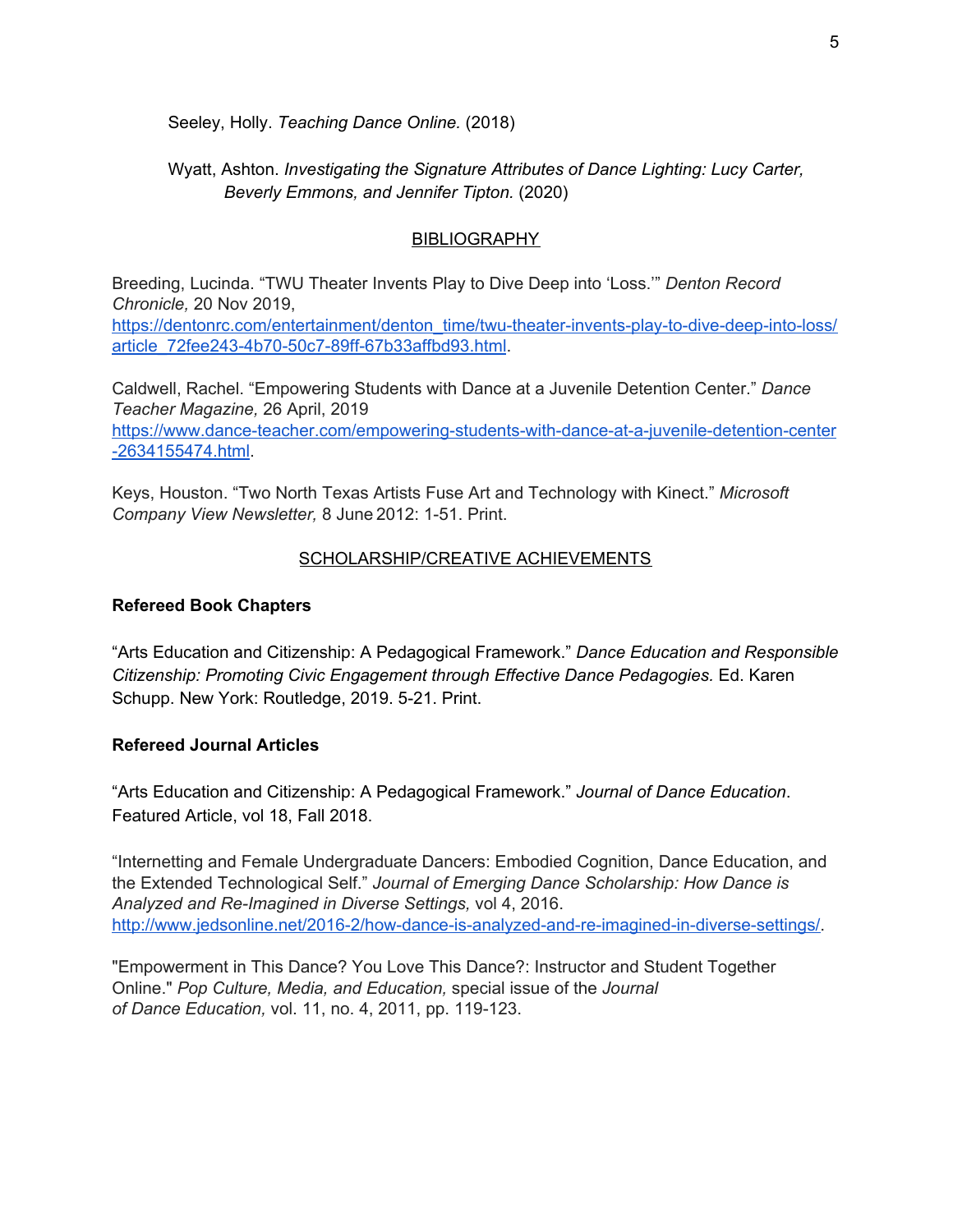# **Refereed Creative Achievements**

*Architecture of Loss,* a devised dance and theater work exploring the concept of loss as gathered from student and community interviews in collaboration with Dr. Noah Lelek.

November 2019: TWU Department of Theatre, Denton, Texas. Spring 2020: Tour to various DFW hospitals/hospice centers - cancelled due to Covid-19.

*Grounded Orbit,* a dance and music collaboration with two community dancers over the age of 65, an international composer, and musicians. Composer: Sungji Hong, Pianist: Anatolia Ioannides, Flutist: Elizabeth McNutt. This work, in conjunction with and in response to Fort Worth's Modern Art Museum and Laurie Simmons exhibition, creates a meditative landscape exploring moments of women's resistance, folding and unfolding, brokenness, invisibility, and reawakening.

January 2019: *Sounds Modern - Broken Dolls*, Modern Art Museum, Fort Worth, TX.

*I Am…,* a dance/theater devised work exploring the concepts of identity, place, and belonging of Denton community members and TWU dance and theater students. This work weaves stories and movement of participants to create an evening length performance, was funded by a TWU School of the Arts grant and was performed as part of the ArtsWalk at TWU.

April 2018: *ArtsWalk*. TWU, Denton, TX.

*TranceFantasies*, solo choreographed and performed in collaboration with Microsoft Kinect Xbox Controllers, computer synthesis, and flutist. Dr. Jason Fick (composer) and Dr. Kimary Fick (flutist).

September 2015: *International Computer Music Conference*, Center for Experimental Music and Intermedia, University of North Texas, Denton, TX.

February 2013: *The Society for Electro-Acoustic Music in the United States (SEAMUS)* National Conference, Georgia Southern University, Savannah, GA.

*Cornered*, performance and structured improvisation with Microsoft's Kinect Xbox controller and live video feed. Sound score and computer programming by Dr. Jason Fick.

October 2012: *Soundcrawl: new sound and multimedia festival and conference*

May 2012: University of North Texas *Center for Experimental Music and Intermedia*, Denton, TX.

March 2012: University of North Texas *Gallery on the Square,* Denton, TX.

#### **Non-Refereed Creative Achievements**

2013 *In The Round*

Solo performed in collaboration with three Microsoft Kinect Xbox controllers, computer synthesis, flutist, and blue flower petals. University of North Texas *Center for Experimental Music and Intermedia* (4/13).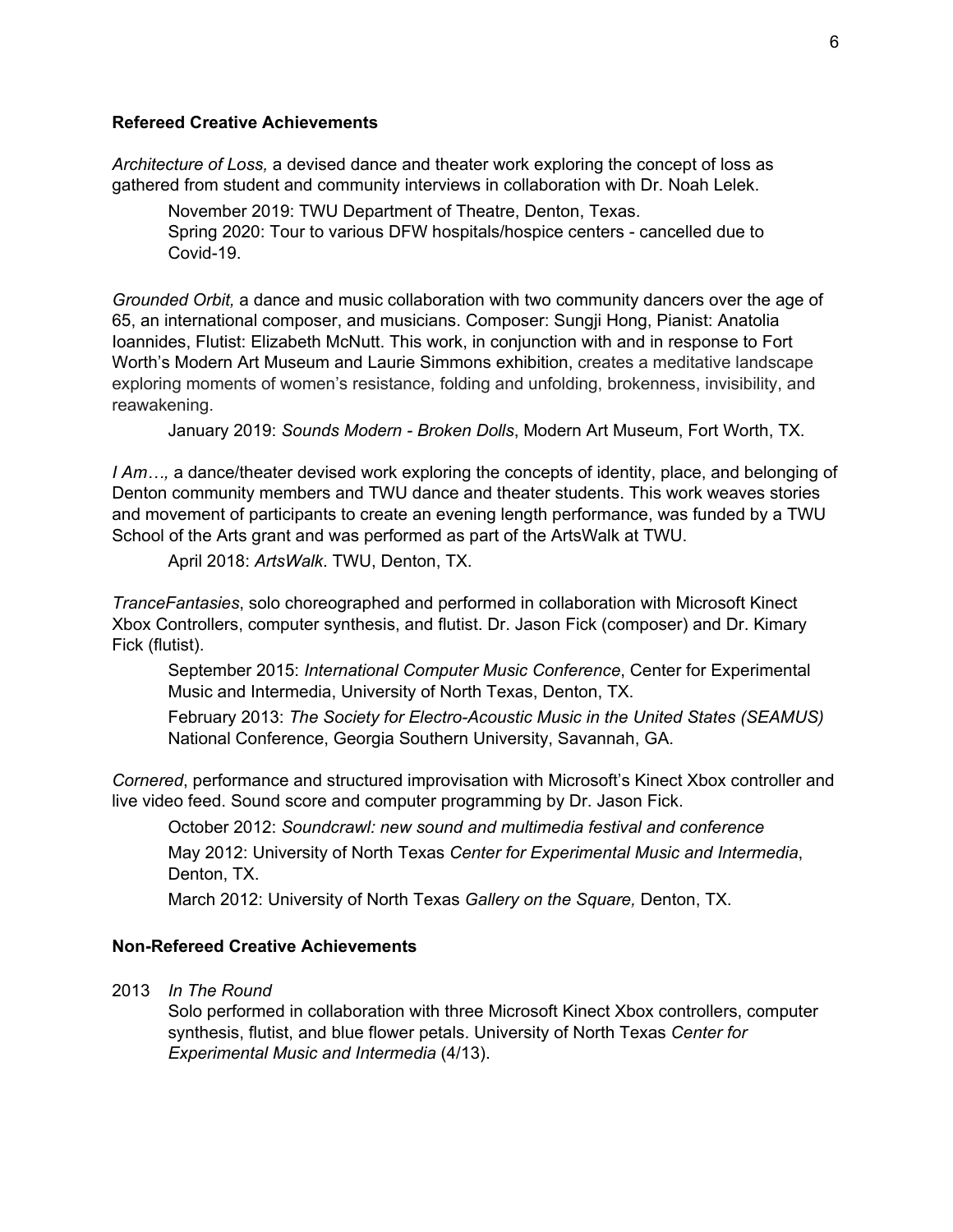## 2012 *Swimming*

Solo performance and choreography for still camera and a crowded house of antiques. This study of character and place, in collaboration with photographer Brent Hirak, was presented via internet gallery (6/12).

## 2011 *Strands*

Collaborative project with a poet and visual artist. This cross-country process, made up of three multigenerational artists, created strands of collaboration via mailed packages meant to inspire, provoke, and reorient. Presented via art gallery, Santa Barbara, CA.

### 2009 *Setting the Scene #1*

Performance art exploring settings of public interaction. This work for nine dancer/actors was performed in gallery settings and other public spaces. *Ultra Extra Arts Mix* in Denton, Texas (3/09)

# 2009 *If two are standing*

Dance film for two dancers. A Collaboration with video artist Bethany Nelson and electronic sound designer Jason Fick combines film, sound, and dance and was presented on the walls of a gallery, on a sculpture made of rock, and other textured locations. Presented at the Spectrum Concert at the University of North Texas, Denton, Texas (3/09), and Texas Woman's University's 208 Dance Concert (5/09).

### 2008 *Standing*

Duet choreographed and performed on a set of concrete blocks surrounded by lit candles. This collaboration, dancer Lily Sloan and sound designer Jason Fick, combined electronic music and dance. *Ultra Extra Arts Mix*, Denton, Texas (3/08).

2007 *Woven Sorrow*

Dance film for solo dancer. Collaboration with choreographer and videographer Christine Loizeaux, presented at the Santa Barbara Dance Alliance *New Works Concert*, Center Stage Theater*,* Santa Barbara, California (1/07) and at Texas Woman's University *208 Dance Concert* projected on the side of a building (5/08).

# **Presentations at Professional Meetings**

"Revising Dance History Pedagogy and Curriculum at the College and High School Level: Including Diverse Histories, Communities, and Voices to Broaden Students Understanding and Awareness." This panel presentation will be presented at the National Dance Education Organization (NDEO) Conference, October 2020, online.

"Teaching at a Youth Correctional Facility: Compassion, Empathy, and Community through Dancemaking." This research will be presented at the National Dance Education Organization (NDEO) Conference, October 2020, online.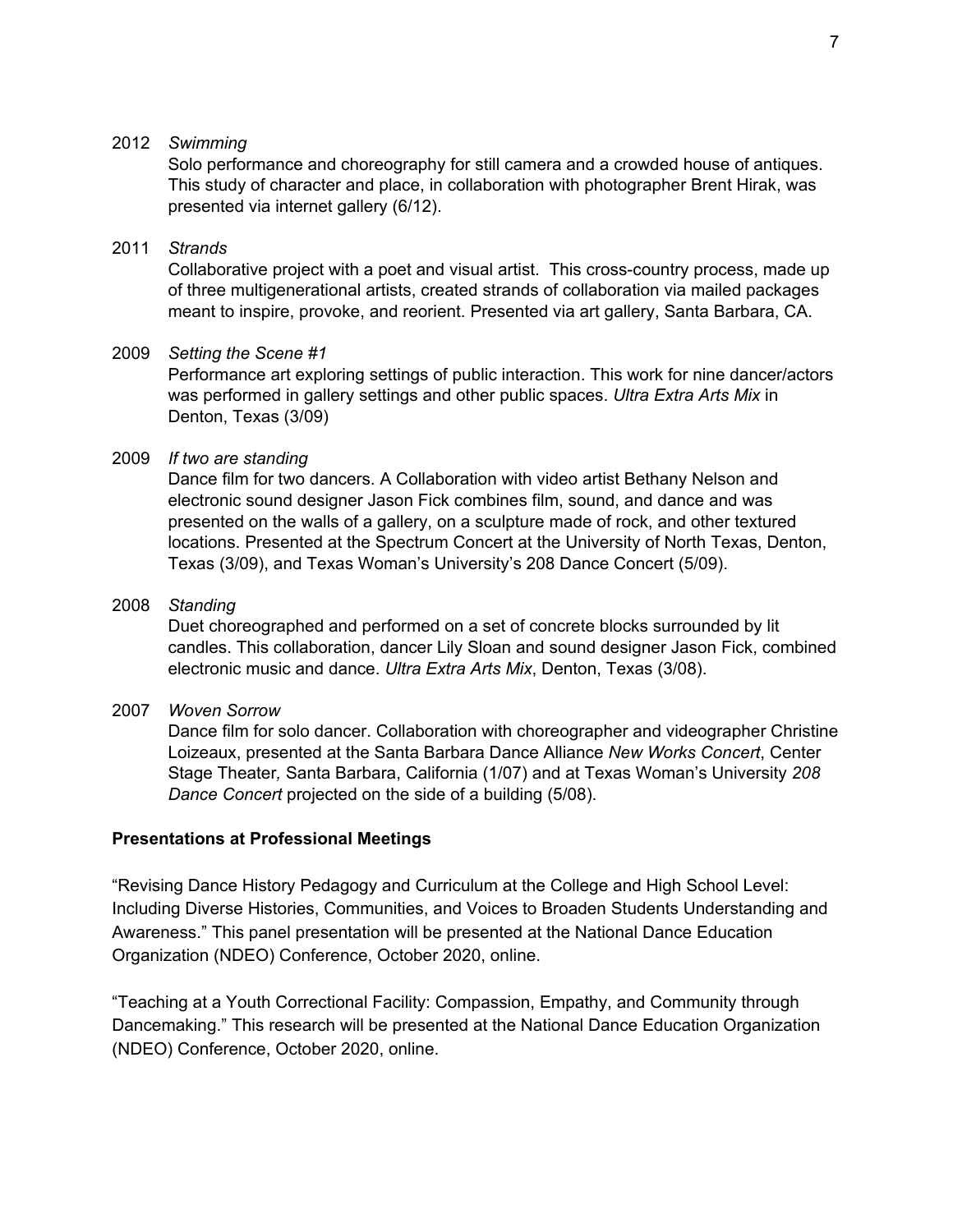"Dance 2050: Changed Contexts, Media, and Mentoring in Choreography." Presented and co-led a collaborative workshop as co-leader/organizer for *Dance 2050*, a national think tank on the subject of Dance in Higher Education. National Dance Education Organization (NDEO) Conference, 23-27 October 2019, Miami, FL.

"Dance 2050: Artistic Practices and Technology." Presented at the National Dance Education Organization (NDEO) Conference, 23-27 October 2019, Miami, FL.

"Teaching and Dancemaking with Students Living in a County Detention Center." The International Conference on Education, 13-16 May 2019, Athens, Greece.

"Teaching and Dancemaking with Students Living in a County Detention Center." World Dance Alliance-Americas General Assembly Conference, 13-17 February 2019, University of Texas at El Paso, El Paso, TX.

"Teaching and Dancemaking with Students Living in a County Detention Center." Presented at the National Dance Education Organization (NDEO) Conference, 4-8 October 2018, La Jolla, CA.

"Dance 2050: Expanding Reach and Service." Presented and co-led a collaborative workshop as co-leader/organizer for *Dance 2050*, a national think tank on the subject of Dance in Higher Education. National Dance Education Organization (NDEO) Conference, 4-8 October 2018, La Jolla, CA.

"Developing and Publishing a Multimedia World Dance Forms Educational Resource for Students and Teachers at Differing Educational Levels." Panel presented at the World Dance Alliance Conference, 8-13 July 2018, Adelaide, Australia.

"Drill Team and Dance Education in Texas." Panel presented at the National Dance Education Organization Conference, 10-14 November 2017, San Antonio, Texas.

"Arts Education and Cultural Understanding: A Pedagogical Framework." Presented at the International Conference on Education and New Developments, 24-26 June 2017, Lisbon, Portugal.

"Mindfulness and Dance Education: Encouraging Kind Citizenship." Presented at the National Dance Education Organization Conference, 6-11 October 2016, Washington D.C.

"New Aesthetics of Skin: Touch, Closeness, and Connectedness via an Extended Technological Internet Corporeality." Presented at the Aesthetics, Ethics, and Biopolitics of the Posthuman Conference, 10-11 December 2015, Aarhus University, Aarhus, Denmark.

"Innovations in Dance Education: Moving Our Students in Online Learning." Presented at the National Dance Education Organization Conference. 7-11 October 2015, Tempe, AZ.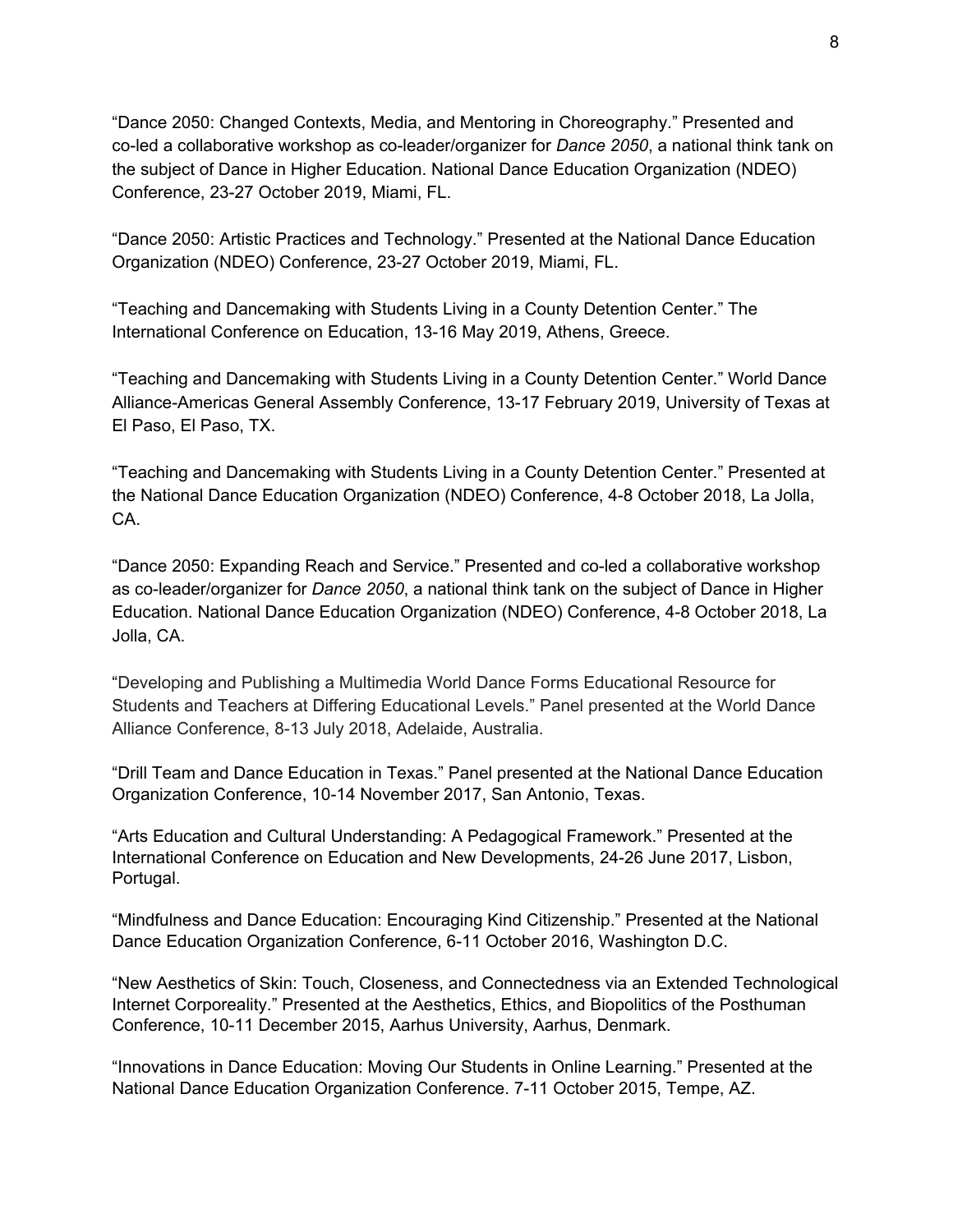"Social Media, Dance Education, and the Extended Technological Body." Presented at the National Dance Education Organization Conference. 7-11 October 2015, Tempe, AZ.

"Women's Online Dancing Bodies: Empowerment, Pop Culture, and Online Education." Presented at the Pop Culture Association and the American Culture Association's National Conference, 11-14 April 2012, Boston, MA.

#### **Scholarly Research in Progress**

GRANT AWARDED, RESEARCH in PROCESS:

Pre-Service Teacher Development for Rural Communities: Texas Educators Agency (TEA) Grow Your Own (GYO), Cycle 3 Grant

llana Morgan is a member of a multi-departmental research team at TWU that has been awarded a \$176,000 TEA Grow Your Own [\(GYO\)](https://tea.texas.gov/texas-educators/educator-initiatives-and-performance/grow-your-own) Grant for the 2020-2021 academic year. This grant provides a stipend for TWU teacher candidates who complete a year-long clinical teaching residency with district partners: Era, Gainesville, and Valley View. Results of this research will be shared through journal articles and conference presentations. This research has the capacity to help understand new and sustainable teacher preparation strategies, insights regarding teacher retention, and ways to support diverse applicants for rural locations.

Dance Education and Positive Citizenship: Youth Voices on Dancemaking in a Juvenile Probation and Post-Adjudication Correctional Facility

Over the past 3 years, Ilana Morgan has been teaching and researching dance pedagogy at the Juvenile Probation and [Post-Adjudication](https://dentoncounty.gov/Departments/Probation/Juvenile-Probation/Juvenile-Detention) Correctional Facili[ty](https://dentoncounty.gov/Departments/Probation/Juvenile-Probation/Juvenile-Detention) in Denton, Texas. This research, investigating dancemaking as development of choice-making skills, interpersonal skills, and positive citizenship, is in partnership with the Denton County Juvenile Probation Department and is funded by a \$5,000 TWU Arts and Humanities Grant. Currently, this research—a combination of ethnography, teacher self-study, and student and staff interviews—is being compiled and written for submission to journals on dance education and juvenile justice.This research contributes to national and international dialogue about ways in which the arts can play a role in rehabilitation, reentry, and recovery for those in correctional facilities.

#### SUBMITTED:

Article: Fine Arts Dance Education Program or Dance/Drill Team? Or Both?: Defining and Creating High School Dance Programming in Relationship to the National Core Arts Standards

Submitted to the Dance Education in Practice journal in summer 2020 with co-author, Martheya Nygaard, TWU MFA alum. This research and advocacy work supports high schools by outlining the ways in which a fine arts dance education differs from Drill Team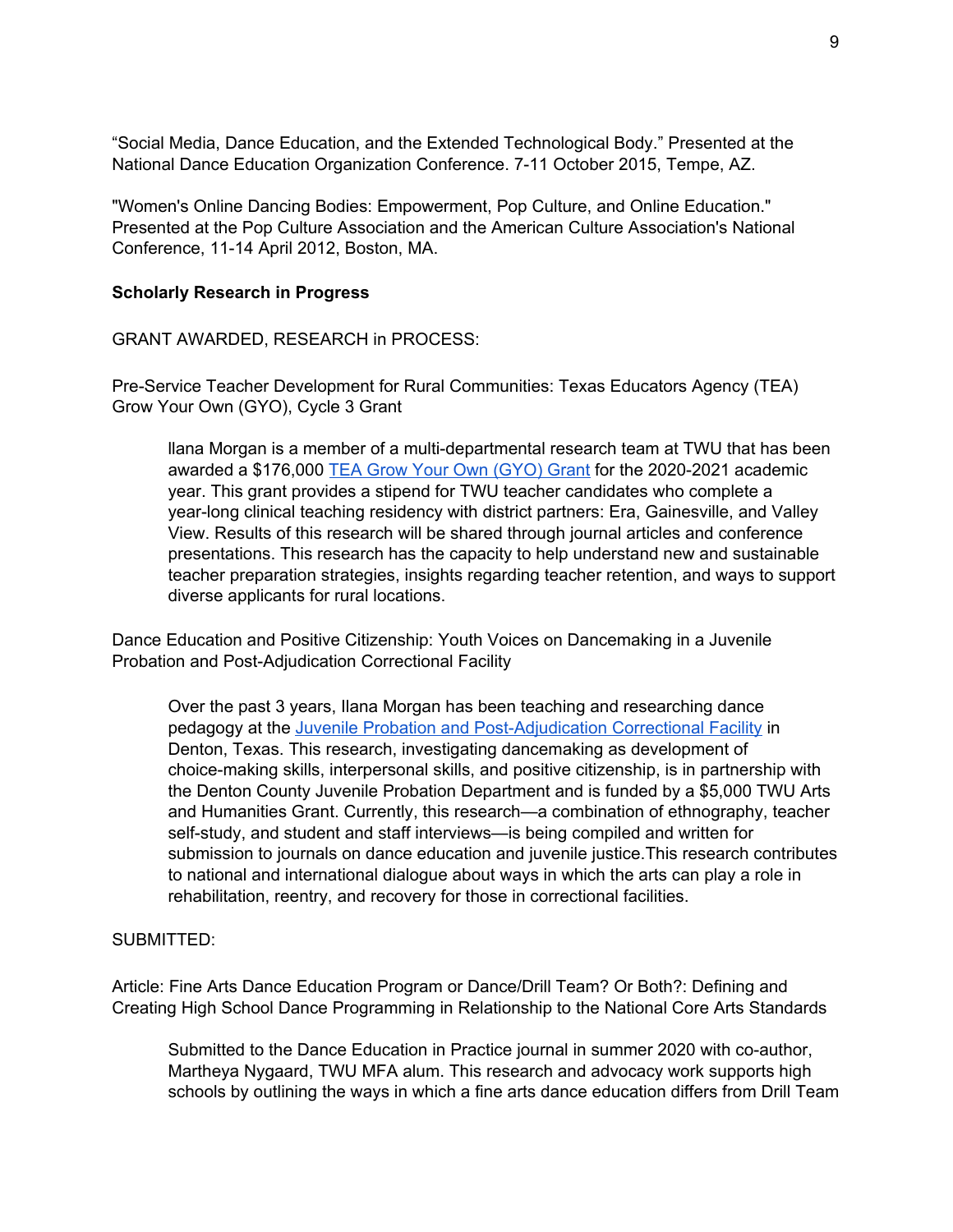instruction. This research uses the National Core Arts Standards as a framework to discuss high school dance programming and curriculum choices with the shared goal of reaching and teaching all students.

### WRITING IN PROCESS:

Article: Interdisciplinary Devised Training Practices in Theatre and Dance

This article is in partnership with Dr. Noah Lelek (theatre) and explores teaching/training practices for devising dance and theatre work with students in higher education. This article examines the philosophical underpinning of collaborative approaches in the classroom that arise in relationship to concepts of reflexivity, workmaking, and constructivist pedagogy. This article will be submitted to the journal of *Theatre, Dance, and Performance Training* in fall 2020.

Book Proposal: Teacher Self-Study Methodology in Dance Education Research

This book proposal will be submitted to Springer Education Publishing Fall 2020 and proposes a handbook for dance education research methodology in the area of teacher self study and action research.

#### **Grants Awarded**

#### *Texas Woman's University, Denton, Texas*

| Texas Educators Agency (TEA) Grow Your Own (GYO)     | \$176,000 | 2020 |
|------------------------------------------------------|-----------|------|
| TWU Creative Arts and Humanities Grant               | \$5,000   | 2019 |
| SOA Interdisciplinary Collaboration Initiative Grant | \$1,500   | 2019 |
| SOA Faculty Scholarship Enhancement Grant            | \$500     | 2019 |
| SOA Faculty Scholarship Enhancement Grant            | \$500     | 2018 |
| SOA Faculty Scholarship Enhancement Grant            | \$500     | 2017 |
| SOA Interdisciplinary Collaboration Initiative Grant | \$1,500   | 2017 |
| <b>Faculty Development Grant</b>                     | \$3,575   | 2016 |

#### **Honors and Awards**

*Texas Woman's University, Denton, Texas*

| Nominated by graduate students for the Distinguished Graduate   |         | 2018 |
|-----------------------------------------------------------------|---------|------|
| <b>Faculty Award of Excellence</b>                              |         |      |
| Nominated by graduate students for the Distinguished Graduate   |         | 2017 |
| <b>Faculty Award</b>                                            |         |      |
| Nominated by students for the Faculty/Staff Advisor of the Year |         | 2016 |
| <b>Redbud Award</b>                                             |         |      |
| Kaye Stripling Scholarship                                      | \$1,000 | 2014 |
| Vivian Liddell Scholarship                                      | \$1,000 | 2014 |
| Dance Department "Golden Wrench" Award                          |         | 2014 |
|                                                                 |         |      |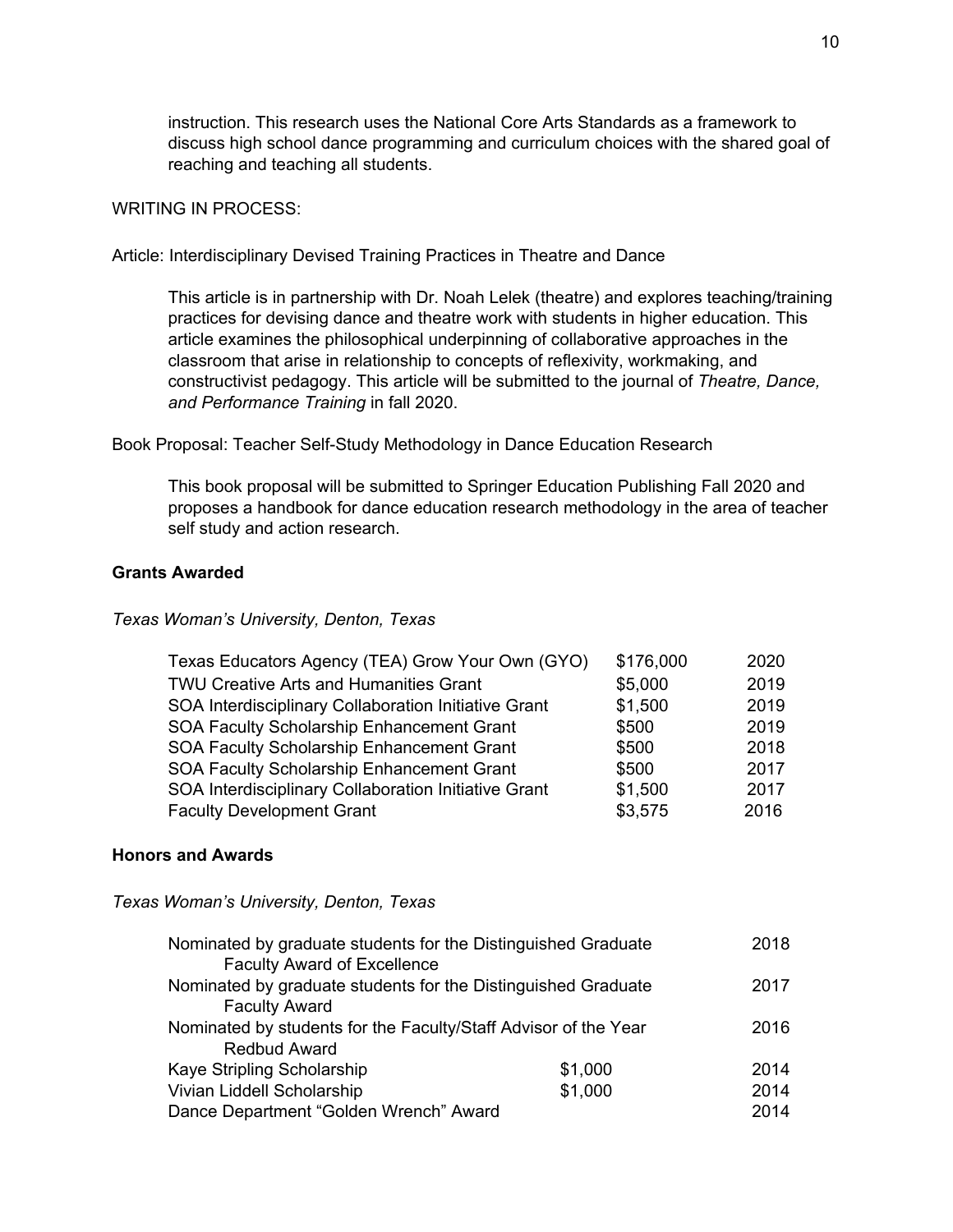| Dance Department Excellence in Teaching Award |         | 2012 |
|-----------------------------------------------|---------|------|
| Nominated for Graduate Council Representative |         | 2012 |
| Virginia Chandler Dykes Leadership Award      | \$2,500 | 2010 |

# PROFESSIONAL SERVICE

# **Service Activities for the Dance Department at Texas Woman's University**

|           | Served on the Dept. of Dance Hiring Committee                                                                                                                                                                                                                                                                                    |                                     | 2019-20 |                 |
|-----------|----------------------------------------------------------------------------------------------------------------------------------------------------------------------------------------------------------------------------------------------------------------------------------------------------------------------------------|-------------------------------------|---------|-----------------|
| $\bullet$ | Served on the Dept. of Dance Hiring Committee                                                                                                                                                                                                                                                                                    |                                     | 2017-18 |                 |
| $\bullet$ | Undergraduate 1st Semester Review Committee                                                                                                                                                                                                                                                                                      |                                     | 2016-17 |                 |
| $\bullet$ | Dept. of Dance Mission and Vision Committee                                                                                                                                                                                                                                                                                      |                                     | 2015-17 |                 |
| $\bullet$ | Academic Instructional Improvement Committee                                                                                                                                                                                                                                                                                     |                                     |         | 2015 to Present |
| $\bullet$ | Direct and manage the TWU Community Dance Center,<br>Coordinators, and Instructors. Promote and connect the TWU<br>Community Dance Center with community, area public schools,<br>and city officials.                                                                                                                            |                                     |         | 2015 to Present |
| $\bullet$ | Connect and build relationships with leaders of Denton's Artist<br>Enclave and the Denton Black Film Festival to create and promote<br>interdisciplinary partnerships and performances between the<br>Dept. of Dance and these community groups/initiatives.                                                                     |                                     |         | 2015 to Present |
|           | Academic Advising: Duties include advising graduate MAT,<br>MA, and BA Dance students individually and in groups.<br>Approximate numbers of students per semester:<br><b>Undergraduate Students</b><br><b>MAT Students</b><br><b>BA Group Advising Meeting</b><br><b>Student Teacher Advising Meetings</b><br><b>MA Students</b> | 25<br>4<br>$\overline{2}$<br>4<br>8 |         | 2015 to Present |
| $\bullet$ | Mentored Dance Graduate Teaching Assistants (GTA) in areas<br>of online curriculum development, assignment creation, and<br>professional instructor/student interaction, and liaised between<br>GTAs and the Dance Department faculty.                                                                                           |                                     |         | 2012-14         |
| $\bullet$ | PhD Student Representative on the Dance Department's Hiring<br>Committee                                                                                                                                                                                                                                                         |                                     | 2012    |                 |
| $\bullet$ | Designed and implemented Global Perspectives assessments<br>for the Dept. of Dance Performing Arts and American Popular<br>Culture online class.                                                                                                                                                                                 |                                     | 2012    |                 |
|           |                                                                                                                                                                                                                                                                                                                                  |                                     |         |                 |

# **Service Activities for the College of Arts and Sciences, Texas Woman's University**

| • Chair/Creator of the Fine Arts Educator Preparation Committee | 2018 to Present |
|-----------------------------------------------------------------|-----------------|
| Diversity Task Force, and sub-committee on Diversity in         | 2017 to Present |
| <b>Hiring Processes</b>                                         |                 |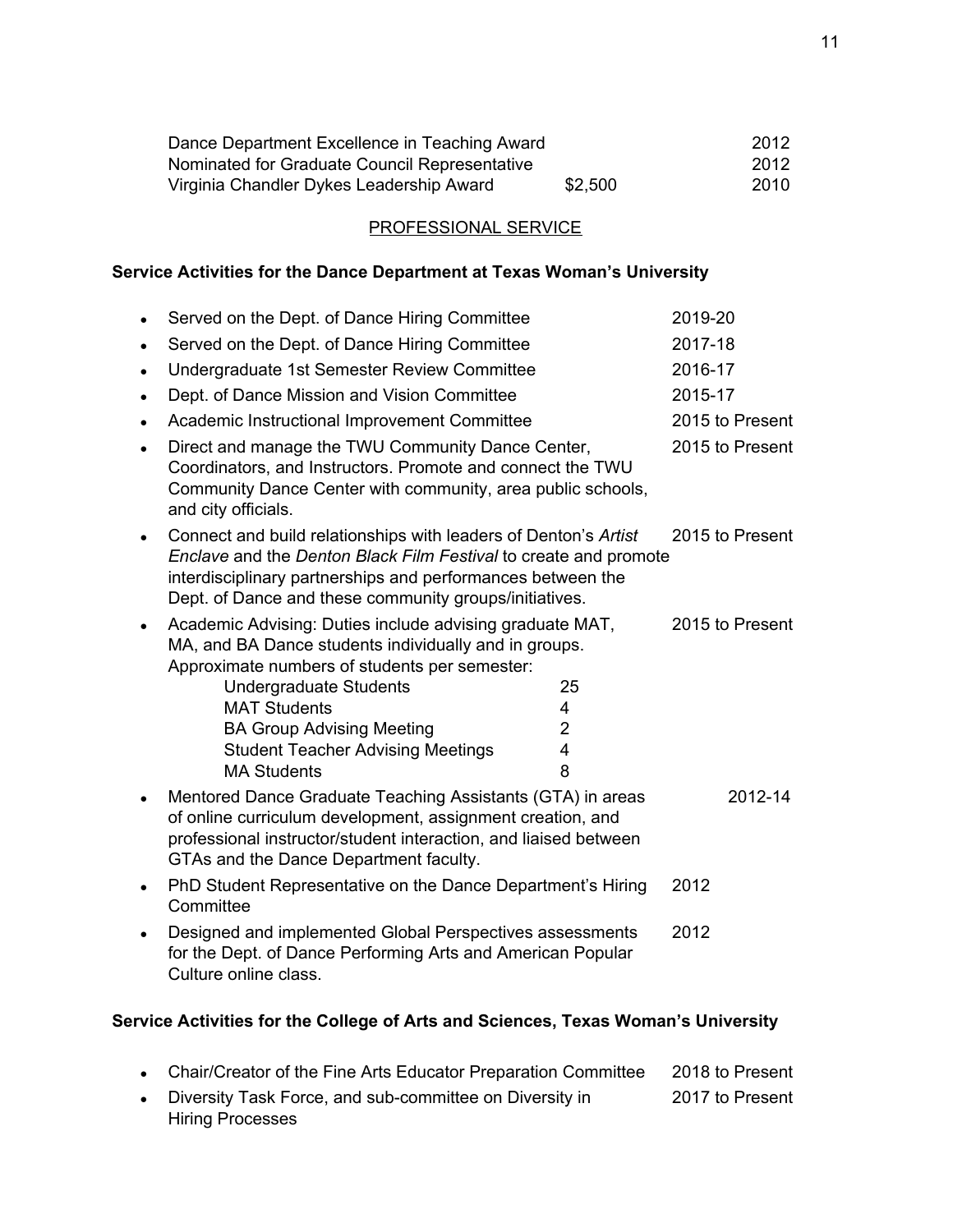| • Global Connections Committee       | 2015-2019  |
|--------------------------------------|------------|
| • ArtsWalk Performance and Committee | -2017 Fall |

### **Service Activities for Texas Woman's University**

| • Minors on Campus Task Force                                                    | 2017 to Present |
|----------------------------------------------------------------------------------|-----------------|
| • Council for Educator Preparation (CEP)                                         | 2017 to Present |
| • Subcommittee of CEP - Field Experiences and Clinical Practices 2018 to Present |                 |
| • Authentic Assessment Collective                                                | 2017-2019       |
| • Library Advisory Committee                                                     | 2016-2018       |
| • Honors Council for the Honors College                                          | 2015-2017       |

### **Service to the Profession**

| $\bullet$ | Moderator for the Higher Education SIG Virtual Meeting for<br>The National Dance Education Organization on the topic of<br>Dance Departments in Higher Education and Covid-19 | April 2020      |
|-----------|-------------------------------------------------------------------------------------------------------------------------------------------------------------------------------|-----------------|
|           | Guest Editor for the International Journal on Emerging Dance<br>Research                                                                                                      | 2020 to Present |
| $\bullet$ | Board Member and UNESCO Liaison,<br>World Dance Alliance (WDA) - Americas                                                                                                     | 2018 to Present |
|           | Chaired two sessions at The International Conference on<br>Education in Athen, Greece                                                                                         | May 2019        |
|           | Planning Committee Member, Dance 2050: A Think Tank<br>on Dance in Higher Education                                                                                           | 2017-2019       |
| $\bullet$ | Chaired a session at the International Conference on Education<br>and New Developments in Lisbon, Portugal                                                                    | June 2017       |
|           | Blind reviewer for NDEO's conference proposals                                                                                                                                | 2017            |
|           | Blind reviewer for Journal of Dance Education<br>Wendy Oliver, editor<br>$\circ$                                                                                              | 2015 and 2016   |
|           | Blind reviewer for Research in Dance Education journal<br>Dr. Doug Risner, editor<br>$\circ$                                                                                  | 2016            |

# **Service to the Denton, Texas Community**

- Sponsored and housed a Hatian Asylum Seeker through the 2019 2020 organization Standing Up for Racial Justice (SURJ) in order to help welcome her to the USA, and get her out of a Federal prison/detention center.
- Coordinator and Volunteer Recruiter for Our Whole Lives (OWL), 2015-2019 a sex and sexuality curriculum for grades K-12. This program is an outreach program in service to all families in Denton, Texas sponsored by the Unitarian Universalist Fellowship of Denton.